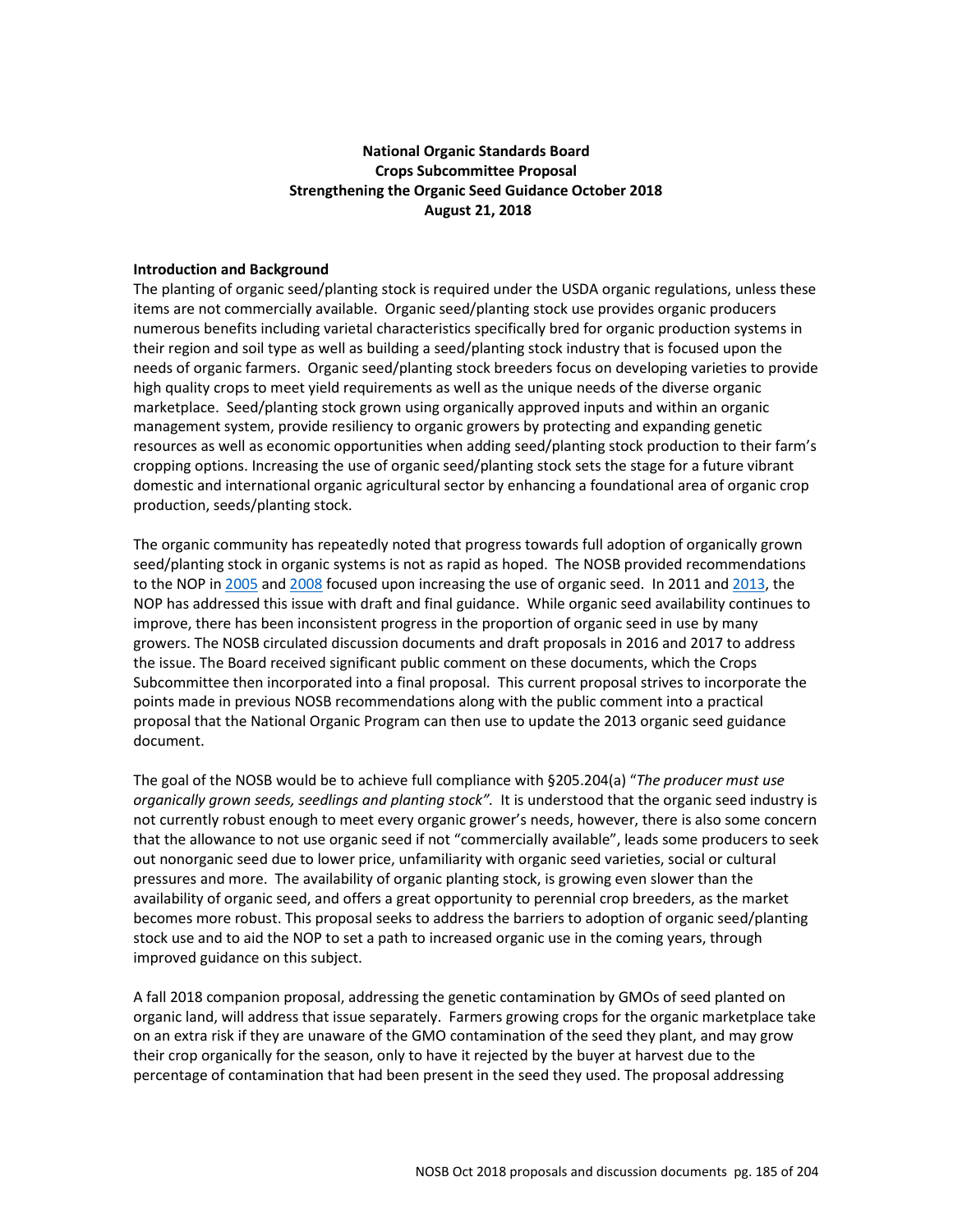GMO contamination of seed planted on organic land, proposes a pilot project using transparency based upon specific testing protocols, to provide growers the information necessary to make informed choices for seed they plant on organic land.

This NOSB proposal lists improvements to the practices listed within the current NOP guidance 5029. These practices are requested of both certified entities and their certification agencies, and were developed to result in more uniform compliance to §205.204(a). The implementation of these practices is not anticipated to have negative economic impact on the operations, other than a few additional farm activities and increased documentation that would need to be maintained.

#### **Relevant Areas of the Rule and Guidance**

From the NOP Rule:

#### **§205.2 Terms defined**

*Commercial availability.* The ability to obtain a production input in an appropriate form, quality, or quantity to fulfill an essential function in a system of organic production or handling, as determined by the certifying agent in the course of reviewing the organic plan.

 *Excluded methods.* A variety of methods used to genetically modify organisms or influence their growth and development by means that are not possible under natural conditions or processes and are not considered compatible with organic production. Such methods include cell fusion, microencapsulation and macroencapsulation, and recombinant DNA technology (including gene deletion, gene doubling, introducing a foreign gene, and changing the positions of genes when achieved by recombinant DNA technology). Such methods do not include the use of traditional breeding, conjugation, fermentation, hybridization, in vitro fertilization, or tissue culture.

 *Planting stock.* Any plant or plant tissue other than annual seedlings but including rhizomes, shoots, leaf or stem cuttings, roots, or tubers, used in plant production or propagation.

*Practice standard.* The guidelines and requirements through which a production or handling operation implements a required component of its production or handling organic system plan. A practice standard includes a series of allowed and prohibited actions, materials, and conditions to establish a minimum level performance for planning, conducting, and maintaining a function, such as livestock health care or facility pest management, essential to an organic operation.

#### **§205.201 Organic production and handling system plan.**

(a) The producer or handler of a production or handling operation, except as exempt or excluded under §205.101, intending to sell, label, or represent agricultural products as "100 percent organic," "organic," or "made with organic (specified ingredients or food group(s))" must develop an organic production or handling system plan that is agreed to by the producer or handler and an accredited certifying agent. An organic system plan must meet the requirements set forth in this section for organic production or handling. An organic production or handling system plan must include:

.....

(5) A description of the management practices and physical barriers established to prevent commingling of organic and nonorganic products on a split operation and to prevent contact of organic production and handling operations and products with prohibited substances; and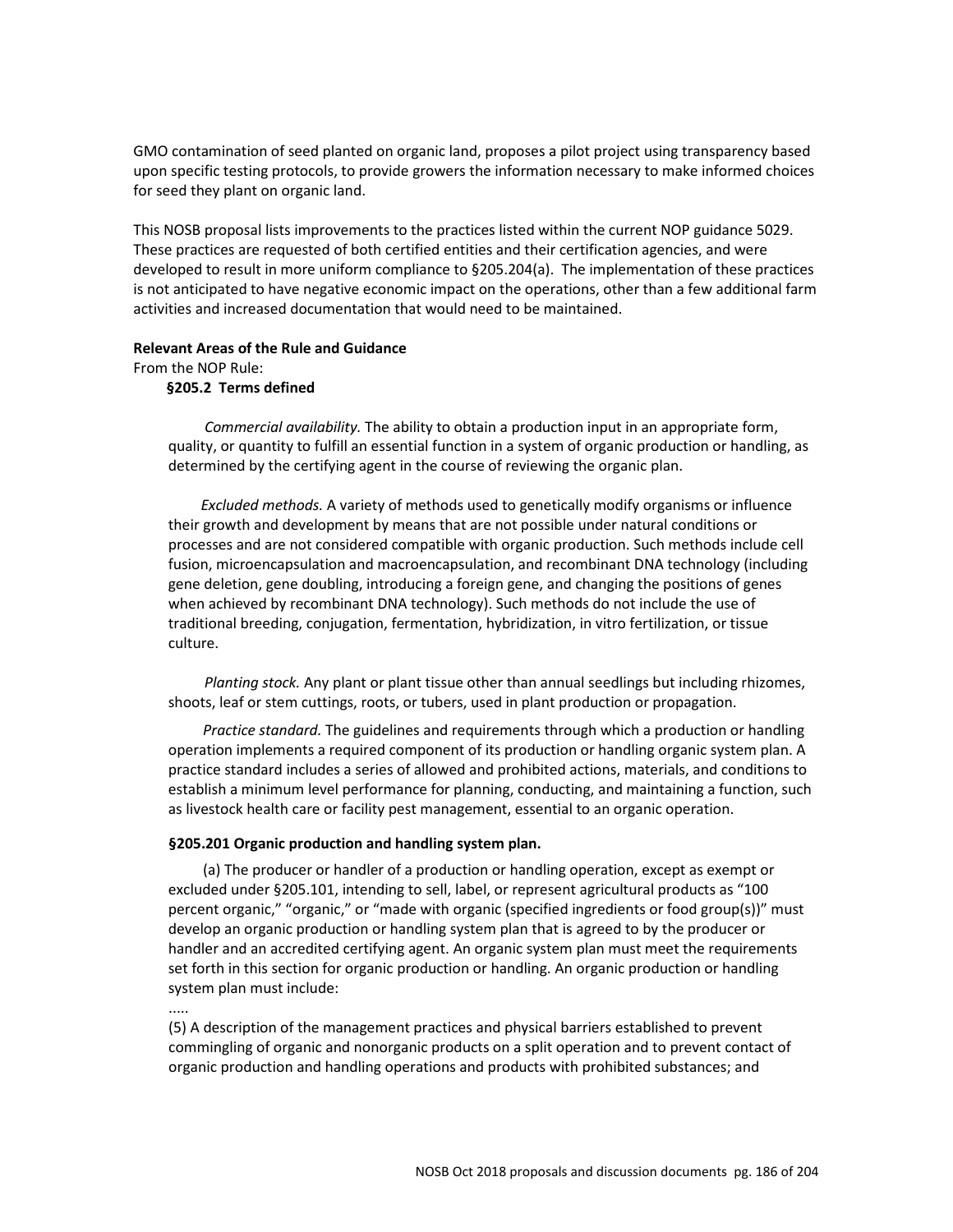(6) Additional information deemed necessary by the certifying agent to evaluate compliance with the regulations.

#### **§205.204 Seeds and planting stock practice standard.**

(a) The producer must use organically grown seeds, annual seedlings, and planting stock: *Except,* That,

(1) Nonorganically produced, untreated seeds and planting stock may be used to produce an organic crop when an equivalent organically produced variety is not commercially available: *Except,* That, organically produced seed must be used for the production of edible sprouts;

Excerpts from the **Guidance on Seeds, Annual Seedlings, and Planting Stock in Organic Crop Production** published March 4, 2013 (NOP 5029).

#### **4. Policy**

Producers should develop and follow procedures for procuring organic seeds, annual seedlings, and planting stock and maintain adequate records as evidence of these practices in their organic system plan (OSP).

#### **4.1 Sourcing of Seeds, Annual Seedlings, and Planting Stock**

4.1.1 Certified operations must use organic seed, annual seedlings, and planting stock in accordance with the requirements at § 205.204.

4.1.2 Certified operations may use non-organic seed and planting stock only if equivalent organically produced varieties of organic seeds and planting stock are not commercially available.

a. Commercial availability is defined at § 205.2 and refers to the ability to obtain a production input, in this case seed or planting stock, in an appropriate form, quality, or quantity to fulfill an essential function in organic production. For the purposes of this exception, an "equivalent variety" is a variety of the same "type" (e.g. head lettuce types versus leaf lettuce types) or has similar agronomic or marketing characteristics needed to meet site-specific requirements for an operation. These characteristics may include, but are not limited to: number of days until harvest; color, flavor, moisture, chemical, or nutrient profiles of the variety of the harvested crop; vigor or yield of harvested crop; regional adaptation, disease and pest resistance, or the plant's utility in a crop rotation.

b. Price cannot be a consideration for determination of commercial availability.

4.1.3 The following considerations could be acceptable to justify use of non-organic seeds and planting stock as not commercially available. These considerations must be described by the operation in their organic system plan (OSP), pursuant to § 205.201(a)(2), and approved by the certifying agent.

a. Form Considerations: Examples of forms may include, but are not limited to, treated or non-treated seeds or planting stock, use of pelleted seed, or use of bare root nursery stock or container plants.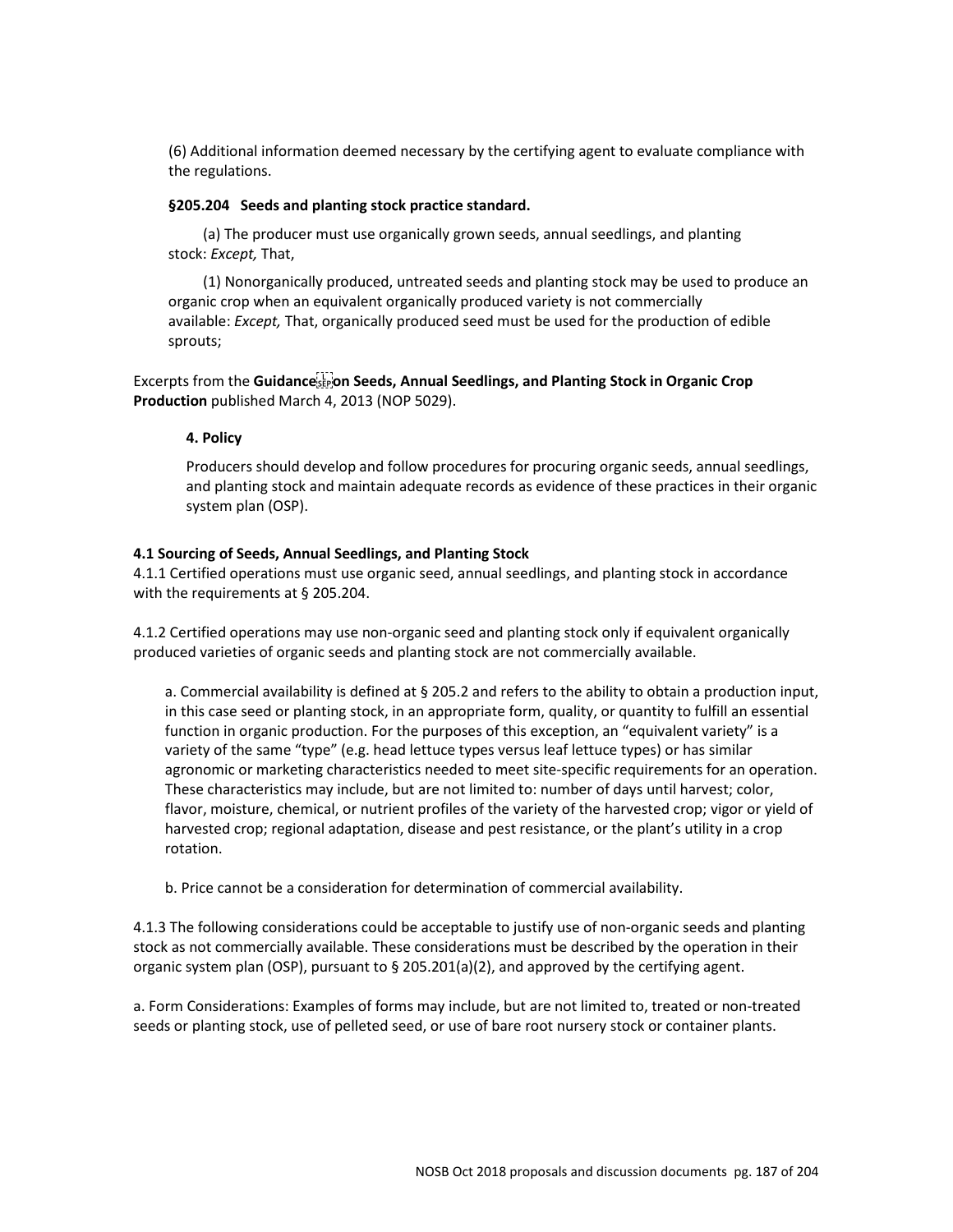b. Quality Considerations: Examples may include, but are not limited to, germination rate of the seed; presence of weed seeds in the seed mix; shelf life and stability of the seeds; and disease and pest resistance.

c. Quantity Considerations: Producers may provide evidence that quantities are not available in sufficiently large or small amounts given the scale of the operation.

4.1.4 For certified operations producing edible sprouts, there is no exception to the requirement to use organic seed, as stated at § 205.204(a)(1).

4.1.5 Certified operations may use non-organic annual seedlings to produce an organic crop only when a temporary variance has been granted by the AMS Administrator in accordance with § 205.290(a)(2) due to an extreme weather event or business disruption beyond the control of the producer (§ 205.204(a)(3)).

4.1.6 Use of non-organic planting stock to produce organic crops is subject to commercial availability as per § 205.204(a)(1). If planting stock is from a non-organic source and is used to produce perennial crops, then that *planting stock* may be sold, labeled or represented as organic planting stock after 12 months of organic management (§ 205.204(a)(4)).

## **4.2 Recordkeeping for Organic Producers**

4.2.1 The following records should be maintained by organic producers:

a. A list of all seed and planting stock, indicating any non-organic seeds or stock used, and the justification for their use including lack of equivalent variety, form, quality or quantity considerations. Records describing on-farm trials of organic seed and planting stock can be used to demonstrate lack of equivalent varieties for site specific conditions.

b. The search and procurement methods used to source organic seed and planting stock varieties, including:

- 1. Evidence of efforts made to source organic seed, including documentation of contact with three or more seed or planting stock sources to ascertain the availability of equivalent organic seed or planting stock. Sources should include companies that offer organic seeds and planting stock.
- 2. Records may include, but are not limited to: letters, faxes, email correspondence, and phone logs from seed suppliers and companies; seed catalogs; searches of organic seed databases; receipts; receiving documents, invoices, and inventory control documents.

#### **4.4 Role of Certifying Agents**

4.4.1 Certifying agents must verify the procedures that certified operations utilize to obtain and plant organic varieties suitable for their operations as part of their annual review of the OSP.

4.4.2 Certifying agents must review substances and inputs used to treat seeds and planting stock for compliance with the USDA organic regulations.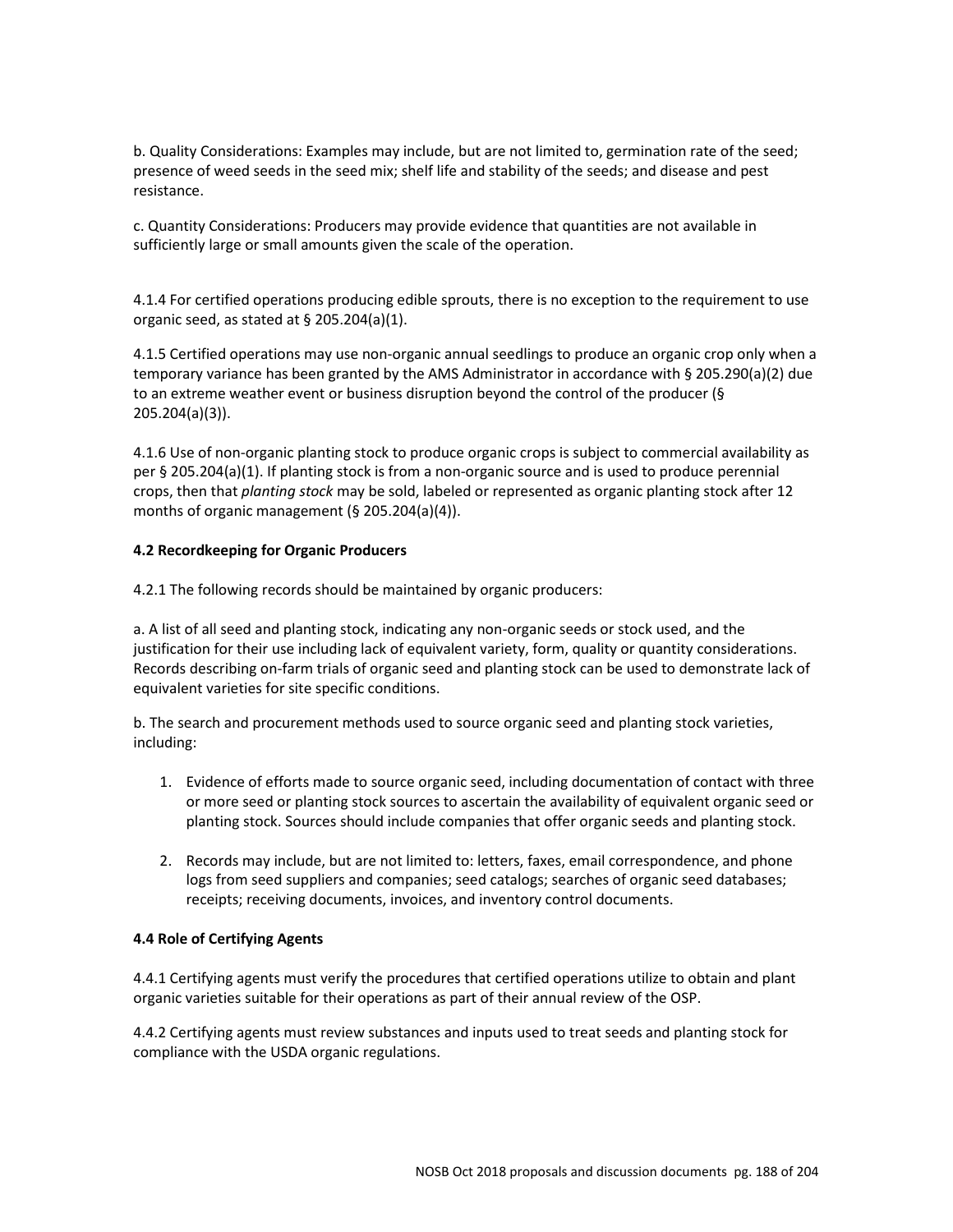4.4.3 Certifying agents shall verify the commercial availability requirements on an annual basis, in their review of the OSP, pursuant to § 205.402(a)(1).

4.4.4 Certifying agents should review an operation's progress in obtaining organic seeds, planting stock and transplants by comparing current source information to previous years.

#### **DISCUSSION**

This proposal will discuss the previous proposal's recommendations, the public comments we received, the crops subcommittee response to those comments, and current recommendations.

## **Proposals** *(all proposed text from the previous recommendation is in bold/italic), all new text in*  **bold/underline.**

1. To amend the National Organic Regulations §205.204 Organic seed and planting stock practice standard as follows:

(a) The producer must use organically grown seeds, annual seedlings, and planting stock: *Except,* That,

(1) Nonorganically produced, untreated seeds and planting stock may be used to produce an organic crop when an equivalent organically produced variety is not commercially

## available: *Except,* That, organically produced seed must be used for the production of edible sprouts; **(i)** *Improvement in sourcing and use of organic seed/planting stock must be demonstrated every year until full compliance with (a) is achieved.*

#### Public Comment and Subcommittee Response:

There were both positive and negative comments to this proposed rule change. While all commenters agreed with the premise that producers should be increasing their use of organic seed where appropriate, from year to year, there was concern by some that this was too prescriptive to place in the regulations. Issues raised included the possible unintended consequence of narrowing the genetic diversity of seed grown on organic land, which brings its own share of negative consequences from lowered yields, susceptibility to disease, and lowered access to niche markets. Those in favor of this proposal believed this statement was the necessary strong incentive needed to bring organic producers into full compliance with the organic seed and planting stock usage requirement.

Since the use of nonorganic seed is only allowed when the producer can prove the organic seed is not "commercially available", the crops subcommittee feels improvement to the interpretation and enforcement of what meets this allowance is a more appropriate area to address this issue. An important aspect of proving the lack of commercial availability includes a robust search. Operators are not mandated to use lower quality or seeds with unwanted characteristics, but they must search for organic seed that meets their farm's needs, and improvement in that search can be quantified. The guidance below does not require any specific benchmarks, and is sufficiently open ended to allow for farmers to use nonorganic seeds as long as they demonstrate their organic seed search is valid and improving. Therefore, this previous recommendation is being modified with this wording.

#### CURRENT RECOMMENDATION:

## **(i) Improvement in searching, sourcing and use of organic seed must be demonstrated every year with the goal of using only organic seed and planting stock.**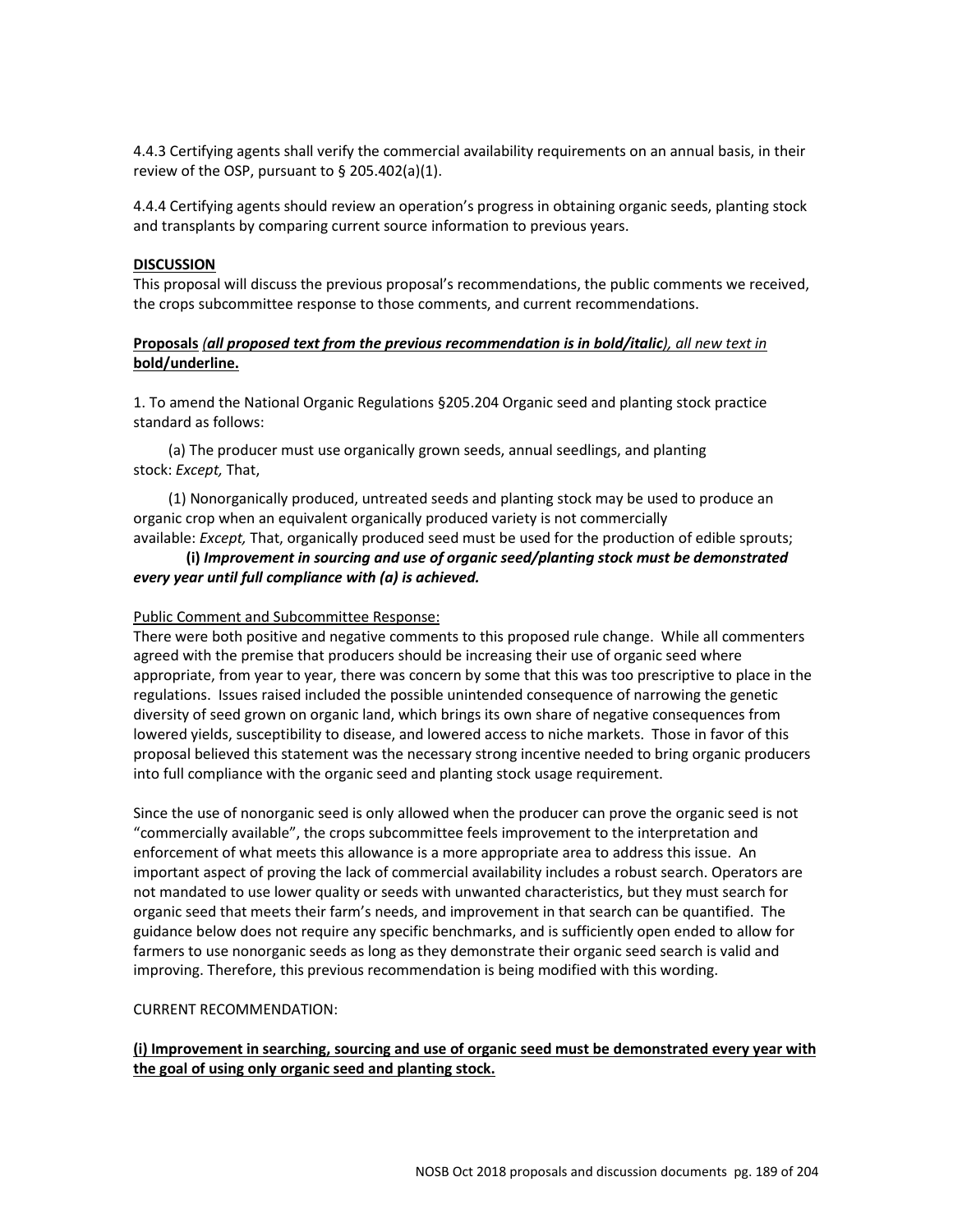## **2. Changes to NOP 5029 Guidance**

The Guidance for Seeds, Annual Seedlings, and Planting Stock in Organic Crop Production should be amended as follows:

# **2a.**

# **5029 -4. Policy**

Producers should develop and follow procedures for procuring organic seeds, annual seedlings, and planting stock and maintain adequate records as evidence of these practices in their organic system plan (OSP). Producers must also provide clear documentation regarding the inputs and materials used during crop production (as required at § 205.201(a)(2)). *Producers must prevent and avoid contamination from excluded methods in seed of at-risk crops (corn, soybeans, canola, alfalfa, beets, chard, cotton, rice, and summer squash).* Certifying agents must assess procedures and documentation of certified production and handling operations as they source seeds, annual seedlings, and planting stock on an annual basis. Each of these concepts is described in more detail below.

#### Public Comment and Subcommittee Response:

Another fall 2018 proposal addresses GMO contamination of seed grown on organic land. There were many negative public comments on this previous recommendation, stating that producers cannot be responsible for the genetic contamination of the organic seed they purchase, and all nonorganic seed is required to have documentation that it is not a GMO seed. Therefore, this previous recommendation is being withdrawn from this proposal, with no addition of wording to this section.

## **4.1 Sourcing of Seeds**

**2b**.

4.1.2 Certified operations may use non-organic seed and planting stock only if equivalent organicallyproduced varieties of organic seeds and planting stock are not commercially available, *and the conventional replacement variety can be documented as being produced without the use of excluded methods.*

## Public Comment and Subcommittee Response:

All certification agency commenters stated this is already being required of their organic operators, and it is unnecessary to add this statement to current guidance. The issue of contamination of organic seed with genetically engineered germplasm, is being addressed in a separate proposal, which will require transparency in the level of genetic contamination by excluded methods on corn, as a pilot project, with the longer term plan to require this transparency of all crops where there is a risk of GMO contamination. The statement "not produced through genetic engineering" is many times made by a seed supplier, but this does not provide information if the seed was inadvertently contaminated and still contains GMO traits in small or even large quantities. Therefore, this previous recommendation is being modified to include this option below.

## CURRENT RECOMMENDATION:

4.1.2 Certified operations may use non-organic seed and planting stock only if equivalent organicallyproduced varieties of organic seeds and planting stock are not commercially available. **When there is a risk of excluded method contamination in seed production, the certified operation may ask the seed**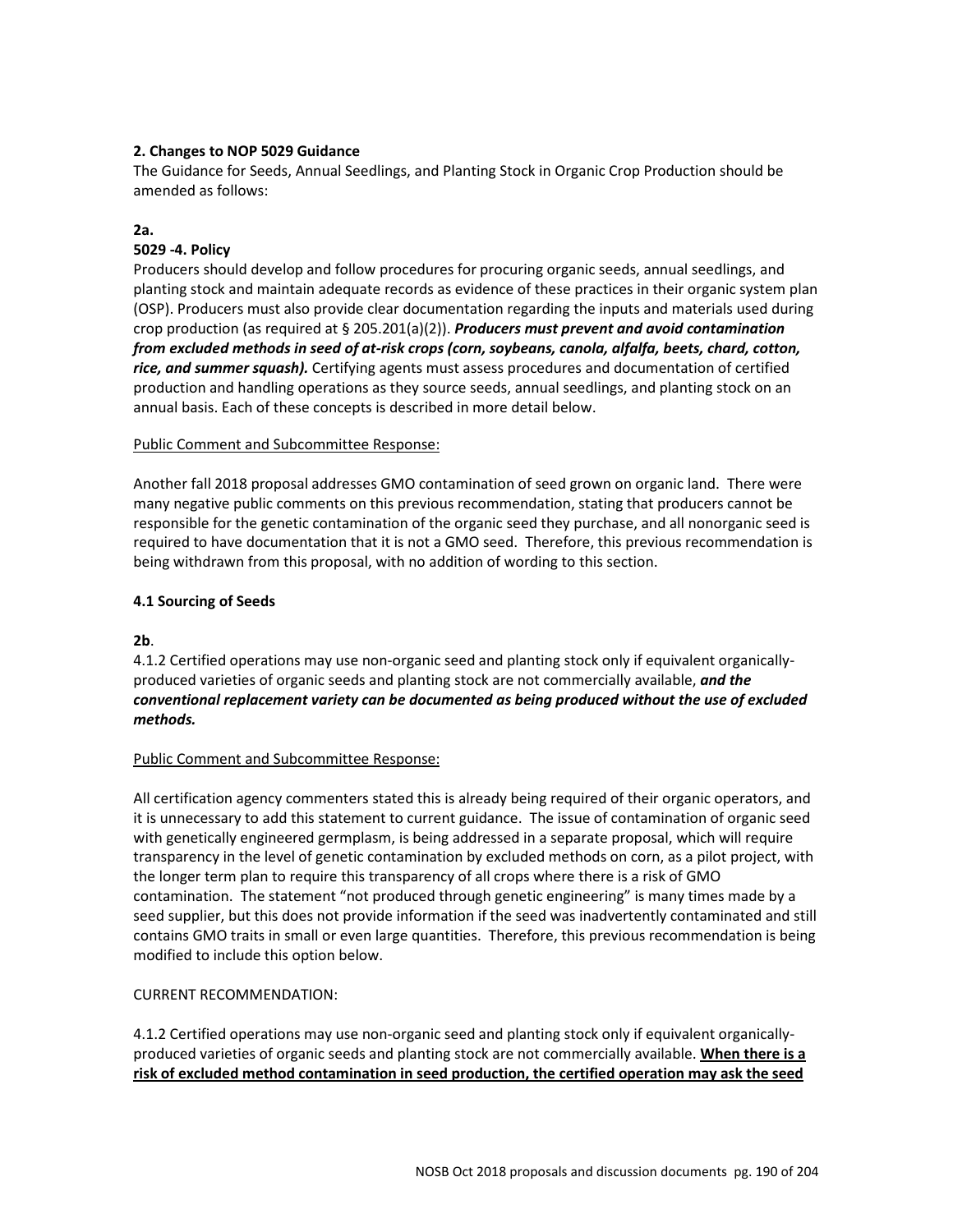# **supplier for a non-GMO level of purity assurance**, **and communicate this information to their organic certification agency.**

## **2c.**

*§4.1.2(c) On-farm variety trials of organic seed may be used by producers to evaluate and document equivalency and quality of varieties that are available.. Trials are encouraged and records of results should be kept to show inspectors, but the trials are not mandatory*.

## Public Comment and Subcommittee Response:

There was agreement among most commenters that performing trials on organic seed helps an operator determine if they are "equivalent" to the nonorganic seed that they are currently using. Many organic seeds, especially in the commodity crop sector, are different variety numbers, bred by organic seed breeders and sold by organic seed companies. These organic seeds may not be familiar to the organic grower, and operators are typically reticent to plant large acreages of seeds they do not know to be acceptable for their soil type, climate, and growing systems. In addition to the original proposal above, the sentence in bold/italic/underlined is added to the previous proposal, as an improvement. Both producers and certifiers need to understand what characteristics are desired for that farm operation, and if the field trials were performed with sufficient rigor to determine equivalency or not. Many commenters stated the following: the trials are not mandatory", are only guidance not mandated regulatory language, and should be removed. The Subcommittee kept this statement, since it is recommended it be placed in a NOP guidance document and not in the regulation. While most comments pertained to the use of organic seed, the recommendation below covers planting stock as well, and producers planting perennial crops should also be encouraged to trial organic cultivars.

# CURRENT RECOMMENDATION:

*§4.1.2(c)* **On-farm variety trials of organic seed/planting stock may be used by producers to evaluate and document organic variety/cultivar equivalency to the nonorganic item in use. Horticultural crops, which may have specific flavor profiles, size, color or other characteristics, can also be shown to not have an equivalent organic variety through descriptions provided in seed/planting stock catalogs or websites.**

*§4.1.2(d)* **Documentation of these trials must be available at the annual inspection. This documentation should include which seed characteristics are desired, and be based upon the varietal benefits of the current nonorganic seed/planting stock in use. The varietal characteristics discovered during the on-farm trail, of both the nonorganic seed/planting stock and the organic seed/planting stock trialed, can be tracked in a simple table or spreadsheet detailing the specific characteristics sought, and whether or not the various varieties grown contained those characteristics.**

# **2d**.

4.1.3 The following considerations could be acceptable to justify use of non-organic seeds.....

# *d. Contamination from GMO consideration: non-organic seed can be used if organic seed cannot be sourced because of GMO contamination.*

Public Comment and Subcommittee Response: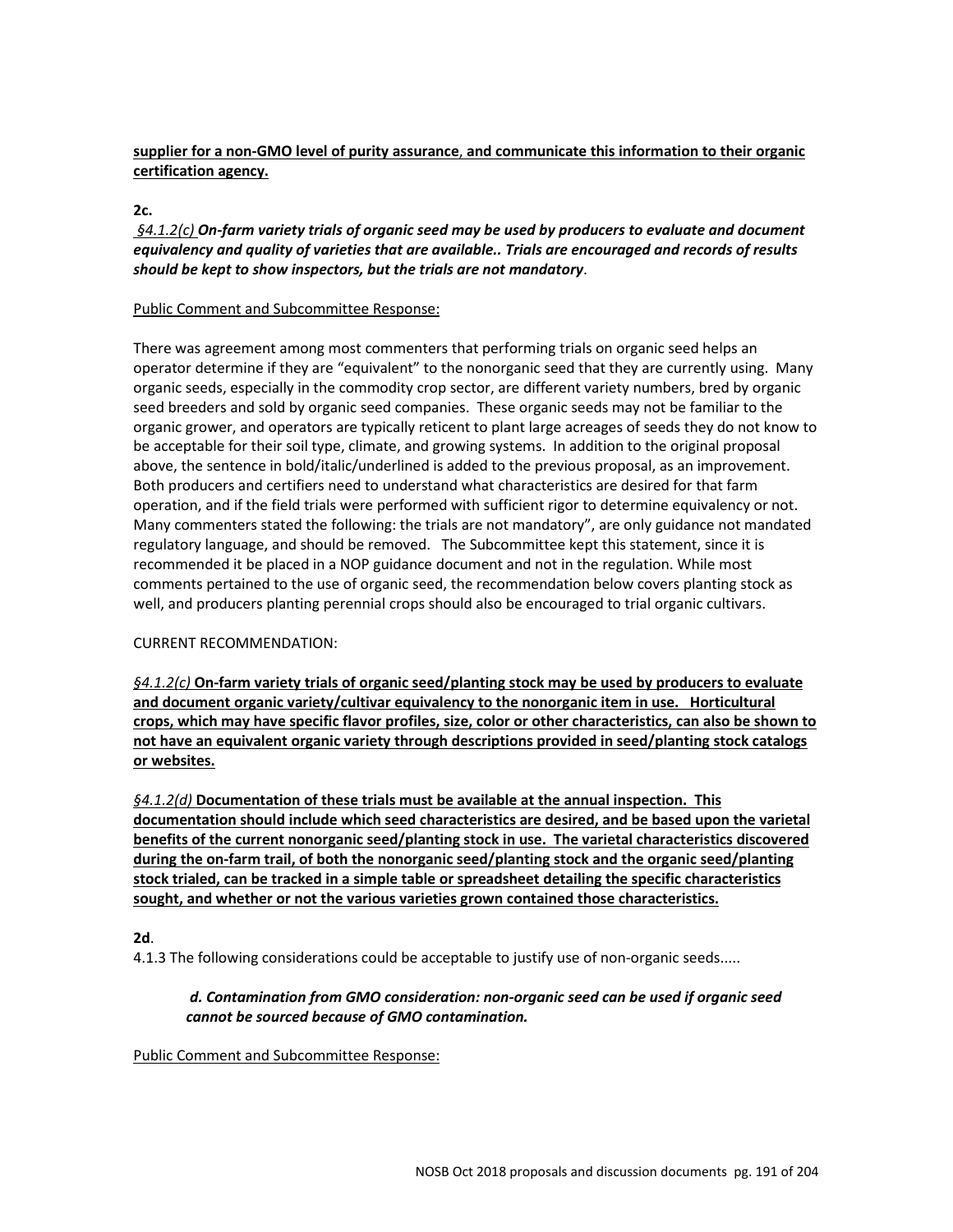Many commenters were mute on this discussion, although some did state there was not enough information on GMO contamination to enforce this guidance at the certification level. The fall 2018 proposal on genetic integrity of seed planted on organic land, will require testing of corn as a pilot crop, with the expectation that testing will be expanded to all crops with a commercial GMO presence in the marketplace, sometime in the future. The proposal also requires transparency on the seed tag, detailing the level of purity from genetic contamination. Since the definition of commercial availability does not include any mention of GMO contamination, the proposal recommends this be added to the NOP guidance 5029 in the section cited below, to reflect this allowance. Each operation, depending on their farm's goals and markets, will have different levels of acceptability when assessing GMO contamination. For some crops, it is very difficult to obtain seed with a zero detectable level of contamination.

## CURRENT RECOMMENDATION:

# **4.1.3 d. Contamination from GMO consideration: non-organic seed can be used if there is no organic seed available of equivalent variety with the desired level of purity from GMO contamination.**

## **3. 4.2 Recordkeeping for Organic Producers**

## **3a.**

4.2.1 The following records should be maintained by organic producers:

a. A list of all seed and planting stock, indicating any non-organic seeds or stock used, and the justification for their use including lack of equivalent variety, form, quality or quantity considerations*. Justification for use of varieties needs to be specific to each variety on the list and which issue (form, quality, quantity, or equivalence) is the reason*. Records describing onfarm trials of organic seed and planting stock can be used to demonstrate lack of equivalent varieties for site specific conditions.

## Public Comment and Subcommittee Response:

Numerous certification agencies and producers provided negative comments about this proposal, stating that it would be a significant burden to track each nonorganic seed and justify its use, especially for diverse vegetable operations,. Many noted the subsequent improvement to section 4.2.1 b, noting that it provides more flexibility and quantifiable methods of tracking the reasons nonorganic seed is being used. Therefore, this statement is being removed from this proposal.

## **3b.**

b. The search and procurement methods used to source organic seed and planting stock varieties, including:

1. Evidence of efforts made to source organic seed, including

*i.* documentation of contact with three or more seed or planting stock sources to ascertain the availability of equivalent organic seed or planting stock. *Five sources must be contacted for seed of at-risk crops.*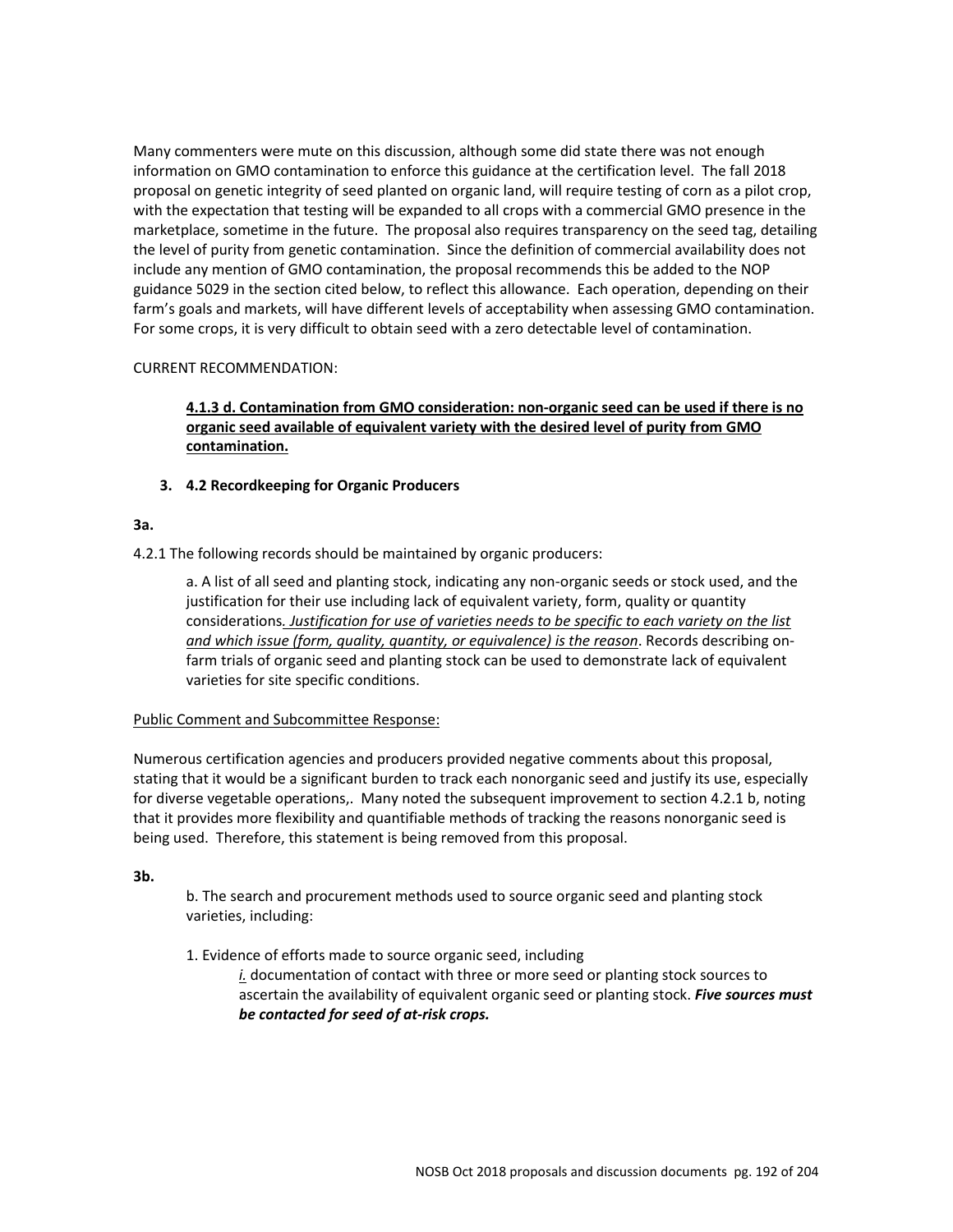## Public Comment and Subcommittee Response:

There were many comments on this section, with some requesting this be extended to all crops, and others concerned that there was not a clear definition of "at-risk" crops. Many supported the increased number of sources to be contacted for organic seeds. With many more organic seeds being offered by a wide range of suppliers locally and nationally, it does not appear to be a burden to require a larger number of suppliers be contacted. Commercial availability is not limited by geographic region, nor by price.

## CURRENT RECOMMENDATION:

## 1. Evidence of efforts made to source **organic seed/planting stock**, including

*i.* **At least five documented sources must be contacted for seed/planting stock of all crops when this number of sources is available for an equivalent variety or cultivar.**

**3c.** 

# *i.* Sources should include companies that offer organic seeds and planting stock. *Such sources should provide evidence of their organic certification (if relevant), ability to source organic seed, and specific varieties sourced every year.*

## Public Comment and Subcommittee Discussion

Many certifiers and producers did not approve of this addition, stating it was a burden on producers, and difficult to assess if a specific seed broker is performing a valid seed or planting stock search. However, the wording is being strengthened to make it clear that the search must include companies that carry organic products, to be considered valid. Therefore, this change is recommended.

## CURRENT RECOMMENDATION:

# *ii.* **Sources must include companies that offer organic seeds and planting stock.**

**3d.**

*iii. Failure to demonstrate improvement in sourcing organic seed over time may result in additional seed sources being required or additional steps taken to procure organic seed.*

## Public Comment and Subcommittee Discussion

Most commenters were in agreement with this statement, as it requires continual improvement over time, and provides flexibility for the certifier to assess when there may be additional requirements based on each operations activities and situation. Therefore, it is included in this proposal as well.

CURRENT RECOMMENDATION: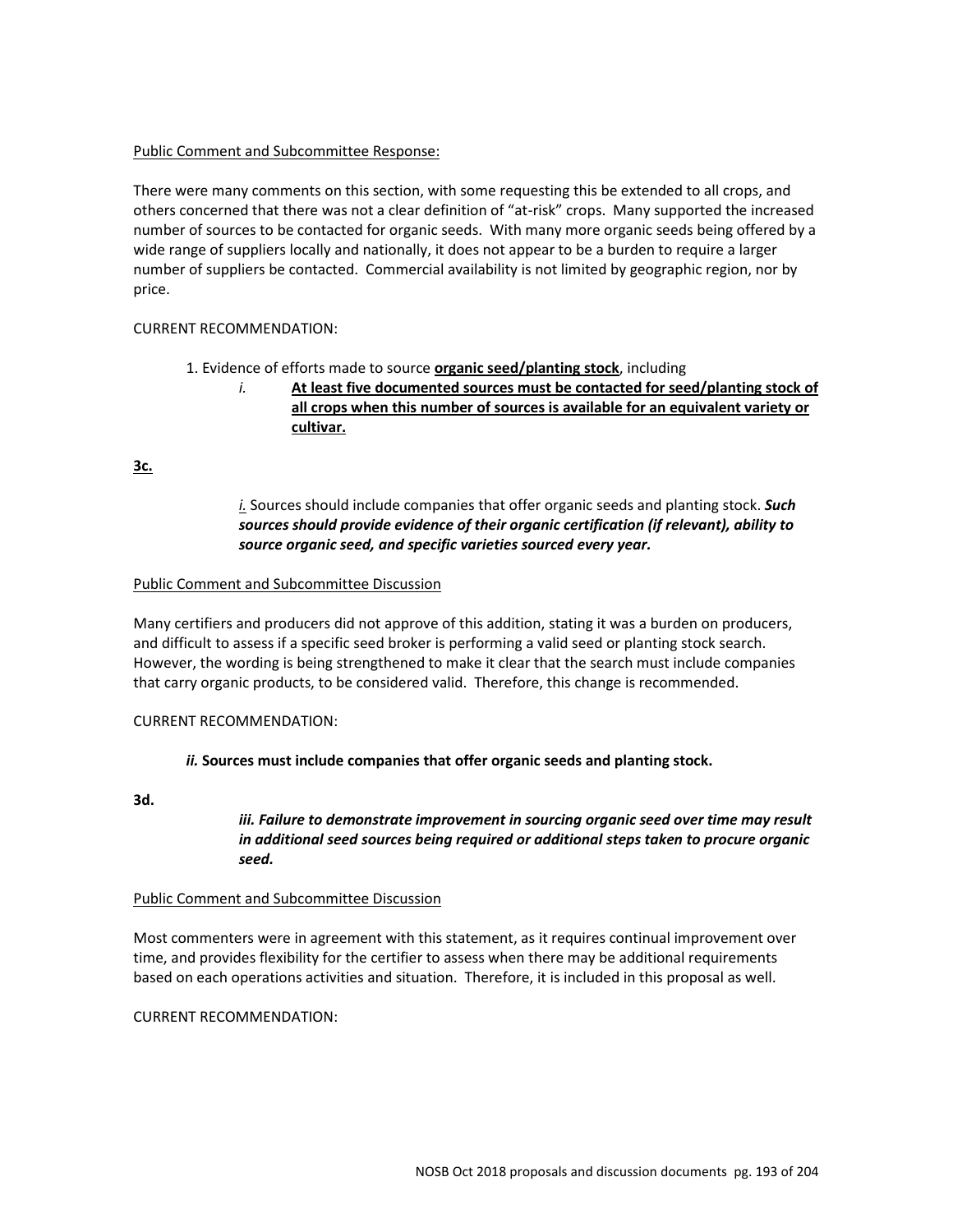**iii. Failure to demonstrate improvement in sourcing organic seed/planting stock over time may result in additional seed/planting stock sources being required or additional steps taken to procure organic seed/planting stock, by the organic certifier.**

**3e.** 

*3. If seed sourcing is carried out or mandated by the buyer of a contracted crop, the producer must keep records of the buyer's documentation on attempting to source organic seed as part of the producer's own Organic System Plan. Such documentation must be comparable to that required of a producer who sources their own seed.*

#### Public Comment and Subcommittee Discussion

This statement addresses the issue in which a finished-crop buyer requires or supplies seed/planting stock that is not organic. Since use of organic seed is not part of a handler's organic system plan, it falls on the organic crop producer to verify and document there was a valid organic seed/planting stock search by the entity that supplied or mandated the use of a specific nonorganic variety. Most commenters agreed with this addition, and some noted this was an important issue that needed to be addressed. Therefore, this recommendation, with some modified wording, is present in this proposal.

## CURRENT RECOMMENDATION:

**3. If seed/planting stock is sourced or mandated by the buyer of a contracted crop, the producer must obtain sourcing information and documentation from the contracted buyer. The buyer's attempts to source organic seed/planting stock then becomes part of the producer's Organic System Plan. Such documentation must be comparable to that required of the producer who sources their own seed/planting stock.**

## **4.4 Role of Certifying Agents**

**4a.** 

4.4.4 Certifying agents should review an operation's progress in obtaining organic seeds, planting stock and transplants by comparing current source information to previous years

*a. If sufficient progress is not demonstrated a certifying agent may ask for a corrective action plan and require additional seed sources be researched, encourage variety trials, or require additional steps to procure organic seed.* 

## Public Comment and Subcommittee Discussion

Most commenters felt this was a reasonable request, with certifiers stating they work with their operators to develop solutions that will result in greater use of organic seed and planting stock. No changes to this recommendation.

CURRENT RECOMMENDATION:

**a. If sufficient progress is not demonstrated a certifying agent may ask for a corrective action plan including the following; additional research for seed sources, variety trials, or additional steps to procure organic seed**.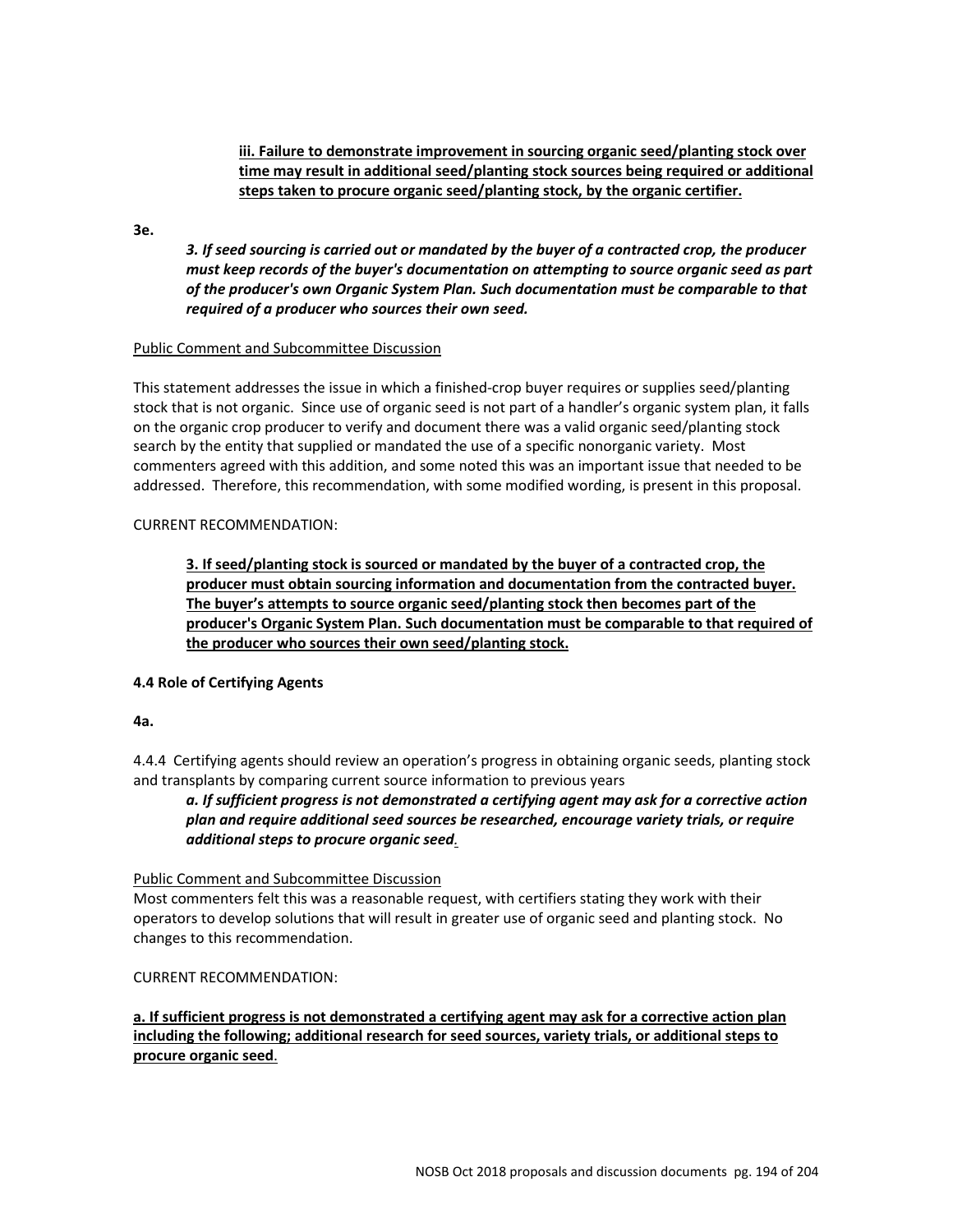# *b. Non-compliances should be issued for repeated lack of progress in sourcing organic seed over time.*

#### Public Comment and Subcommittee Discussion

Most commenters agreed with this sentiment and many certifiers noted they are currently issuing noncompliances if they believe the organic operation is not taking effective action in sourcing organic seed/planting stock. Certifiers obtain information from many operations and have knowledge of what organic seed/planting stock is available and practical in their regions for many types of crop production. This provides the certifiers a unique perspective to determine if a producer is doing a valid search. Many commenters requested more detail in assessing a noncompliance. The recommendation below takes into account these public comments.

## CURRENT RECOMMENDATION:

**b. Non-compliances should be issued for repeated lack of progress in sourcing and using commercially available organic seed/planting stock over time. Judgement of a noncompliance can include, but is not limited to, the certifier's communication detailing commercially availability organic seed/planting stock and continued non-use by the farmer, the producer's lack of on-farm seed trials for judging equivalency between nonorganic seed and organic seed, and organic seed searches that do not include suppliers who carry organic seed.**

**4c.** 

## *4.4.5 Certifying agents should review the prevention measures taken to avoid contamination for seed of at-risk crops***.**

#### Public Comment and Subcommittee Discussion

The vast majority of commenters felt this was an important addition to the policy guidance. Producers who save their own seed, as well as sell seed to others, should include practices that specifically address GMO contamination prevention. There was some comment that the term "at-risk crops" was unclear, and so the wording below provides clarification.

## CURRENT RECOMMENDATION:

## **4.4.5 Certifying agents should review the prevention measures taken to avoid contamination for seed of crops at-risk of GMO contamination.**

5. Other items

## Public Comment and Subcommittee Discussion

## **Organic Seed/Planting Stock Database**

Commenters supported the development of an organic seed and organic planting stock database, to be managed and maintained by the National Organic Program. Certifiers, suppliers, brokers and operators could all contribute information to this database, and having a link to this on the NOP website would be

**4b.**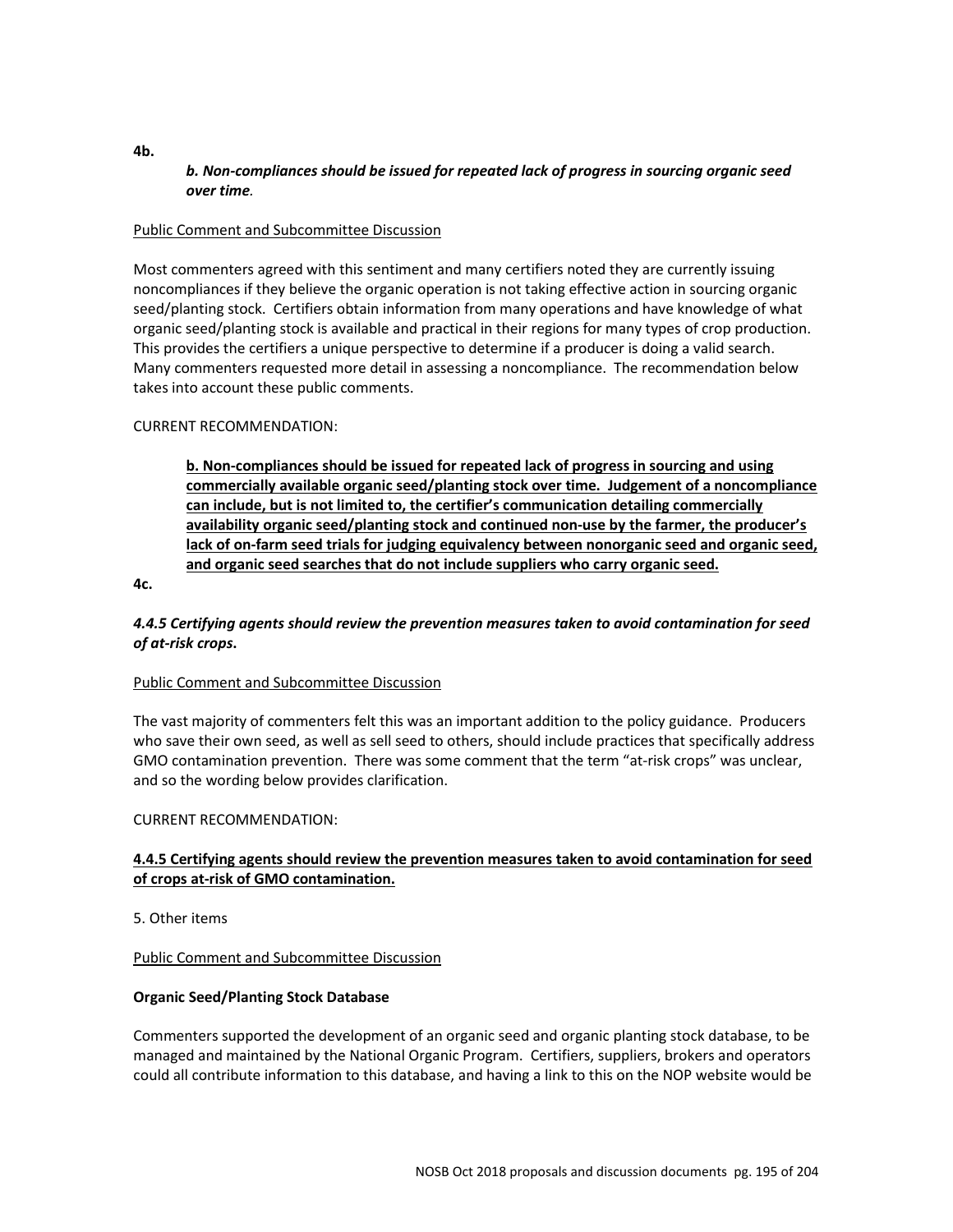a service to all sectors of the organic community. The Crops Subcommittee strongly supports the development of this database and encourages the NOP to consider how this might be added to the organic integrity database or be developed separately.

#### **Accredited Organic Certifier and Organic Inspector Training**

Many commenters agreed with the previous proposal's assessment that both certification office staff and organic inspectors could benefit from further training on how to assess a valid organic seed/planting stock search. The above organic seed/planting stock database would be a very useful tool for certifiers to track the availability of organic sources and their offerings, as well as providing objective information to their certified operators. In-person and webinar trainings with knowledgeable certification personnel as well as NOP staff, should be developed to provide useful tools and/or checklists to aid in consistent review of a valid organic seed or planting stock search. Certifiers are encouraged to share the practical activities and documentation they require with other certification agencies and inspectors. Training of certification personnel has been recognized as an important aspect of preventing fraud in the organic marketplace, and information on organic varietal sourcing and documentation could be added to the training opportunities being explored for fraud prevention.

#### **Crops Subcommittee Proposal:**

**To amend the National Organic Regulations §205.204** Organic seed and planting stock practice standard as follows (in bold):

(a) The producer must use organically grown seeds, annual seedlings, and planting stock: *Except,* That,

(1) Nonorganically produced, untreated seeds and planting stock may be used to produce an organic crop when an equivalent organically produced variety is not commercially available: *Except,* That, organically produced seed must be used for the production of edible sprouts;

**(i) Improvement in searching, sourcing, and use of organic seed/planting stock must be demonstrated every year with the goal of achieving full compliance in the use of only organic seed/planting stock.** 

## **To Amend NOP Guidance 5029 – changes in bold**

4.1.2 Certified operations may use non-organic seed and planting stock only if equivalent organicallyproduced varieties of organic seeds and planting stock are not commercially available. **When there is a risk of excluded-method contamination in seed production, the certified operation may ask the seed supplier for a non-GMO level of purity assurance**, **and communicate this information to their organic certification agency.**

**§4.1.2(c) On-farm variety trials of organic seed/planting stock may be used by producers to evaluate and document organic variety/cultivar equivalency to the nonorganic item in use. Horticultural crops, which may have specific flavor profiles, size, color or other characteristics, can also be shown to not have an equivalent organic variety through descriptions provided in seed/planting stock catalogs or websites.**

**§4.1.2(d) Documentation of these trials must be available at the annual inspection. This documentation should include which seed characteristics are desired, and be based upon the varietal**